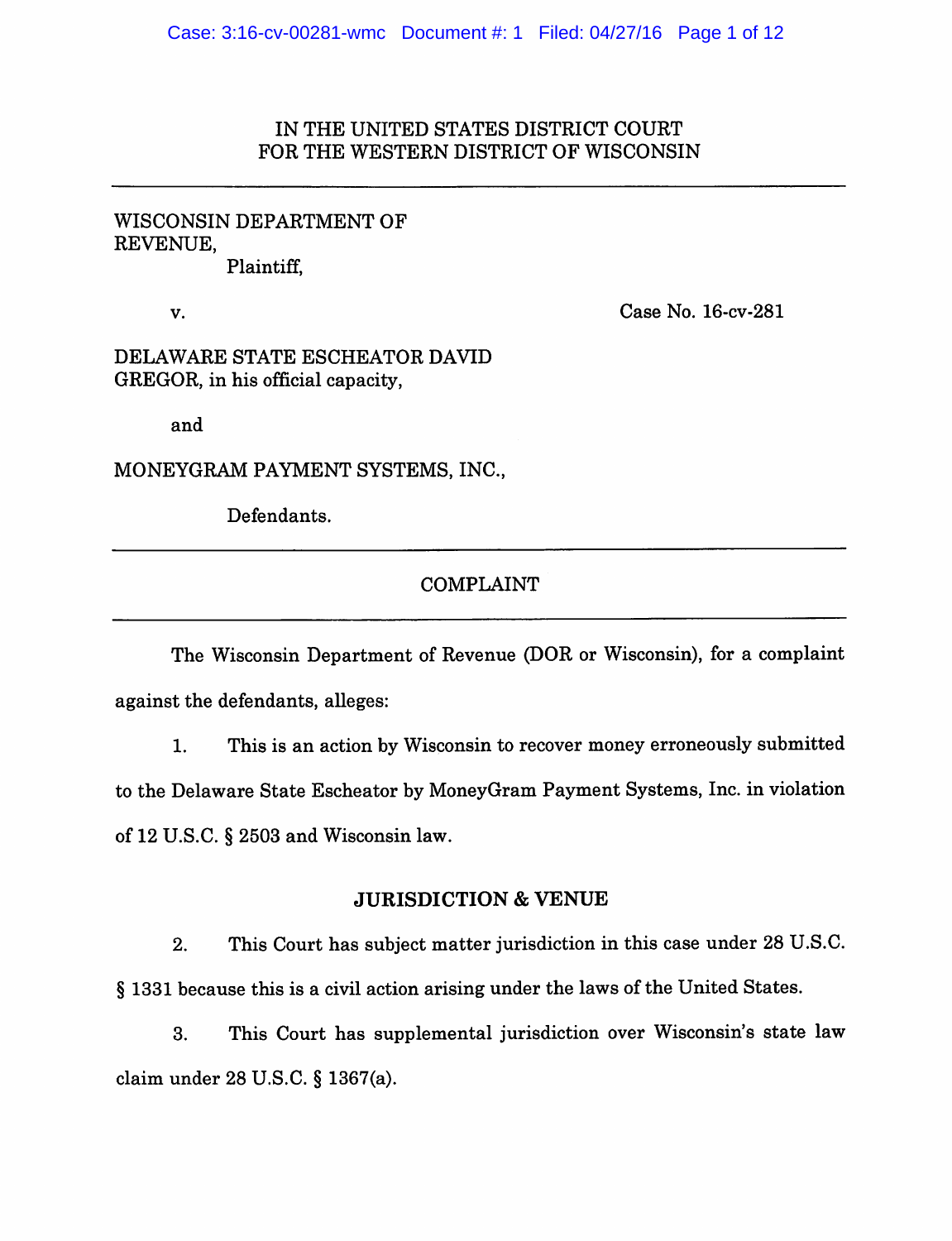# IN THE UNITED STATES DISTRICT COURT FOR THE WESTERN DISTRICT OF WISCONSIN

## WISCONSIN DEPARTMENT OF REVENUE, Plaintiff,

v. Case No.

DELAWARE STATE ESCHEATOR DAVID GREGOR, in his official capacity,

and

MONEYGRAM PAYMENT SYSTEMS, INC.,

Defendants.

# COMPLAINT

The Wisconsin Department of Revenue (DOR or Wisconsin), for a complaint against the defendants, alleges:

1. This is an action by Wisconsin to recover money erroneously submitted to the Delaware State Escheator by MoneyGram Payment Systems, Inc. in violation of 12 U.S.C. § 2503 and Wisconsin law.

## JURISDICTION & VENUE

2. This Court has subject matter jurisdiction in this case under 28 U.S.C. § 1331 because this is a civil action arising under the laws of the United States.

3. This Court has supplemental jurisdiction over Wisconsin's state law claim under 28 U.S.C. § 1367(a).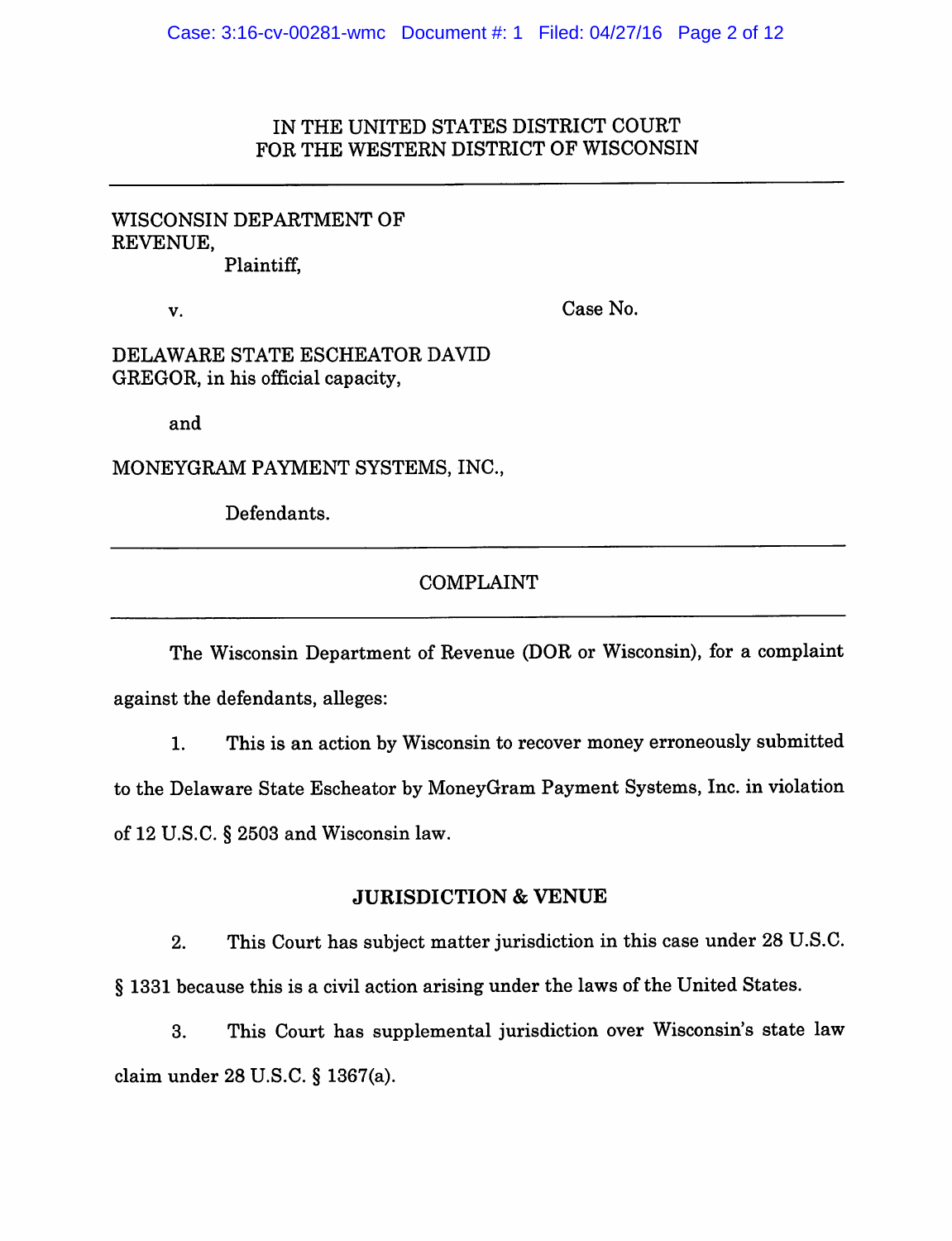#### Case: 3:16-cv-00281-wmc Document #: 1 Filed: 04/27/16 Page 3 of 12

4. The case is properly venued in this district under 28 U.S.C. § 1391(b)(2) because a substantial part of the omissions or events giving rise to the dispute occurred in this district. All of the funds at issue in this dispute originated in Wisconsin, and all of the money should have been submitted to the Wisconsin Department of Revenue in Madison, Wisconsin. In addition, adjudication of this case requires the application of Wisconsin law.

## PARTIES

5. DOR is a department of the State of Wisconsin and is the statutory repository for unclaimed and abandoned property under Wisconsin law.

6. Defendant Delaware State Escheator David Gregor (Gregor) is an official of the State of Delaware who is responsible under Delaware law for receiving abandoned and unclaimed property. Gregor is made a party to this action in his official capacity.

7. MoneyGram Payment Systems, Inc. (MoneyGram) is a Delaware corporation that has its principal place of business in Texas. MoneyGram is a wholly owned subsidiary of MoneyGram International, Inc.

8. All parties have sufficient contacts with this district to warrant personal jurisdiction in this district.

-2-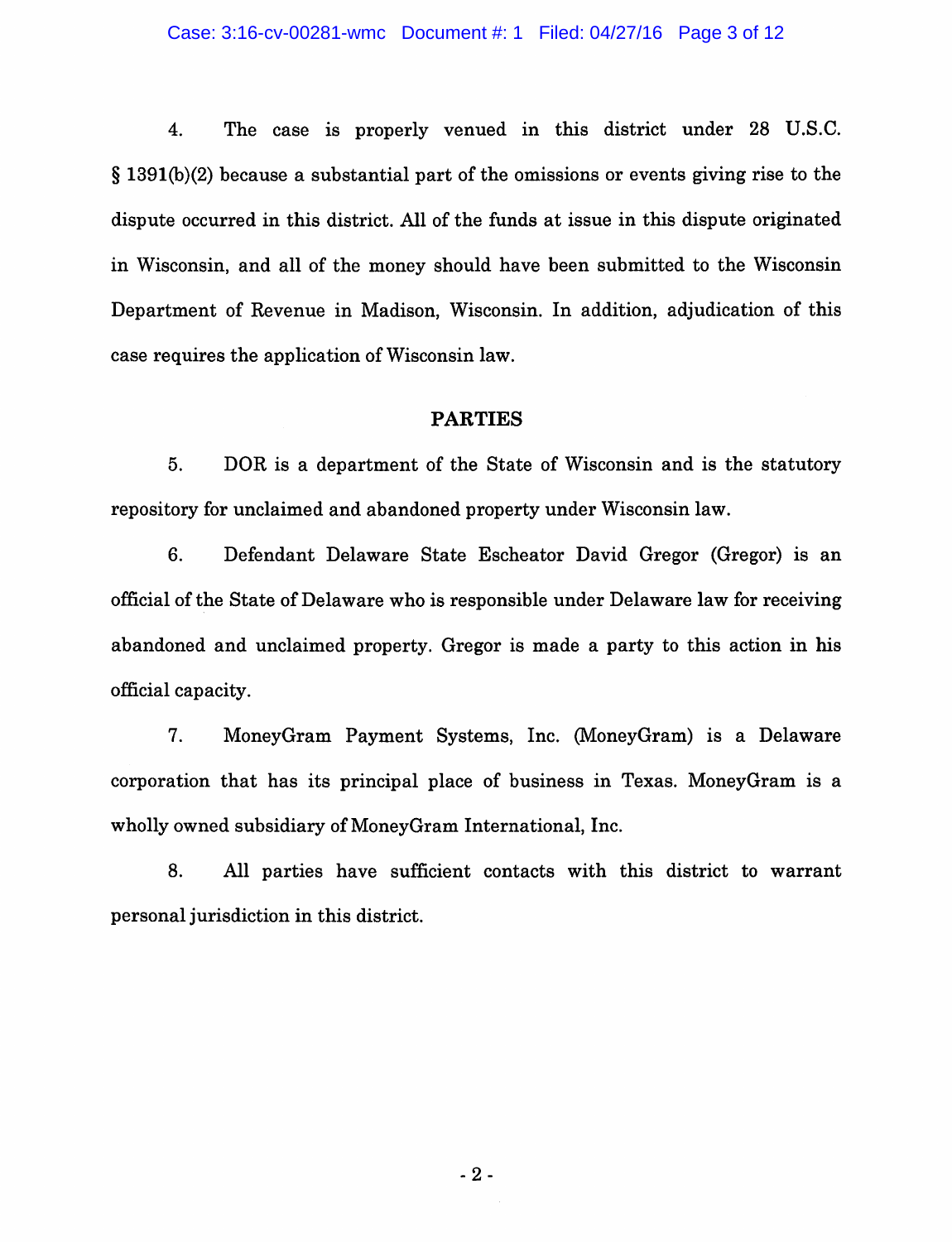## **FACTS**

## A. MoneyGram Money Orders and Official Checks

9. MoneyGram sells money orders and instruments that it markets as "official checks."

10. These mediums of exchange are "instruments" within the meaning of the Uniform Commercial Code as adopted in Wisconsin (Wis. Stat. § 403.104(2)), and are collectively called "instruments" in this complaint.

11. MoneyGram sells its instruments to the public through MoneyGram offices located in Wisconsin.

12. Purchasers pay MoneyGram the amount of the instrument, plus a transaction fee.

13. After receiving payment, MoneyGram issues the instrument to the purchaser.

14. MoneyGram is directly liable for the stated amount of the instrument.

15. "Official check" is synonymous with "money order." There is no material commercial difference between the instruments.

16. MoneyGram sells money orders in traditional retail locations, such as drug stores.

17. MoneyGram generally sells official checks at banks and other financial institutions.

18. MoneyGram accepts only immediate payment when selling its instruments; it does not sell instruments on credit.

3-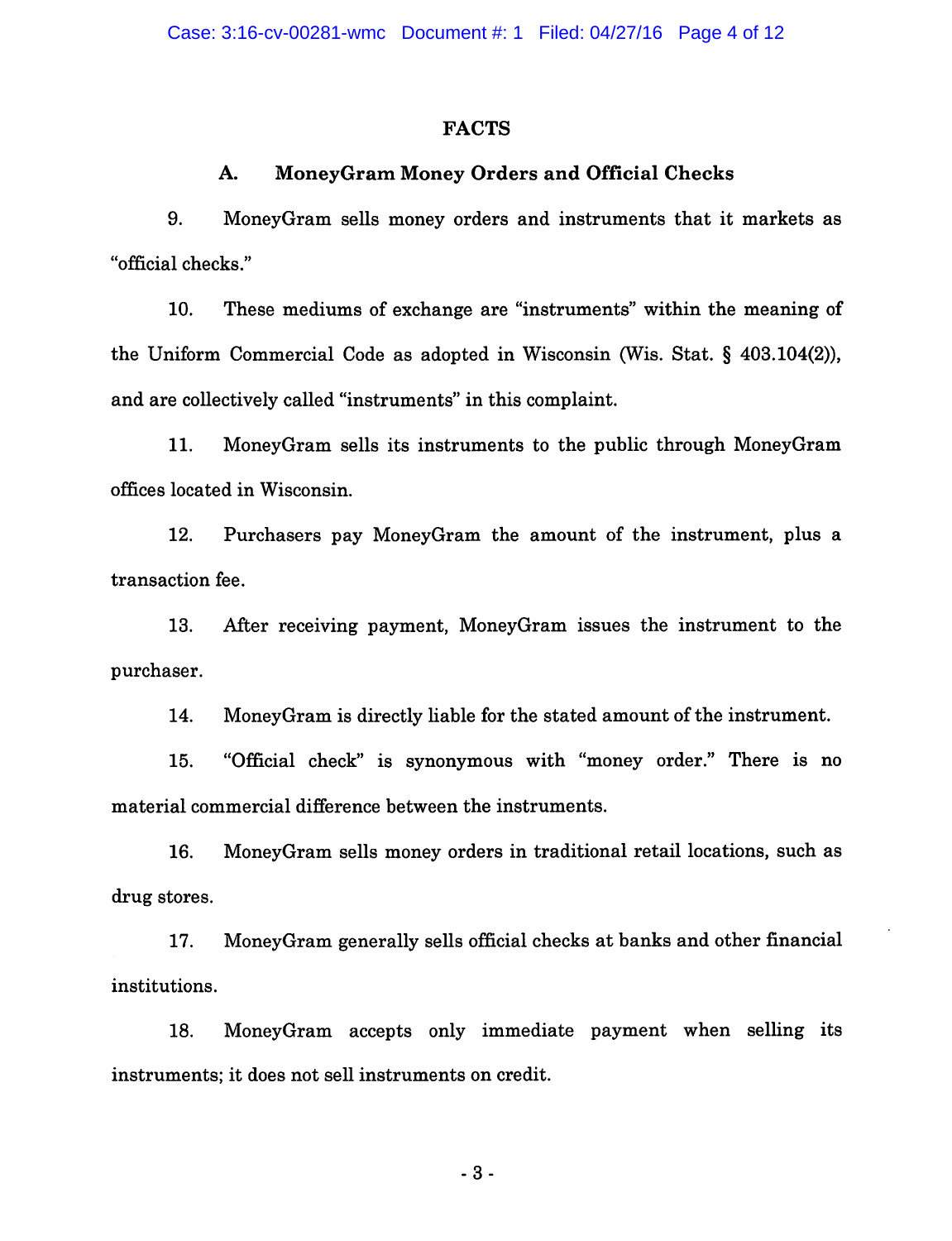19. MoneyGram is directly liable to pay the amount of its instruments.

20. When a MoneyGram official check is sold in Wisconsin, MoneyGram is the holder of the value of the official check as a matter of Wisconsin law and is not required to pay the value of the official check until it is processed for payment by a financial institution.

21. If an instrument is never presented for payment, MoneyGram never releases the value of the instrument.

22. MoneyGram does not generally record the addresses of the purchasers of the instruments.

## B. Wisconsin's Unclaimed Property Law

23. Wisconsin's Unclaimed Property Act (the "Act"), Wis. Stat. ch. 177, defines which property is subject to deposit in the unclaimed property fund and which is subject to the custody and control of the state through the DOR.

24. Wisconsin Stat. § 177.01(8) defines a "holder" as any entity that is in possession of property belonging to another, or indebted to another on an obligation.

25. As an issuer of the described instruments, MoneyGram is a holder for purposes of the Act.

26. Any sum payable on an instrument that has been outstanding more than 7 years after issuance without communication from the owner is presumed to be abandoned property. Wis. Stat. § 177.04(2).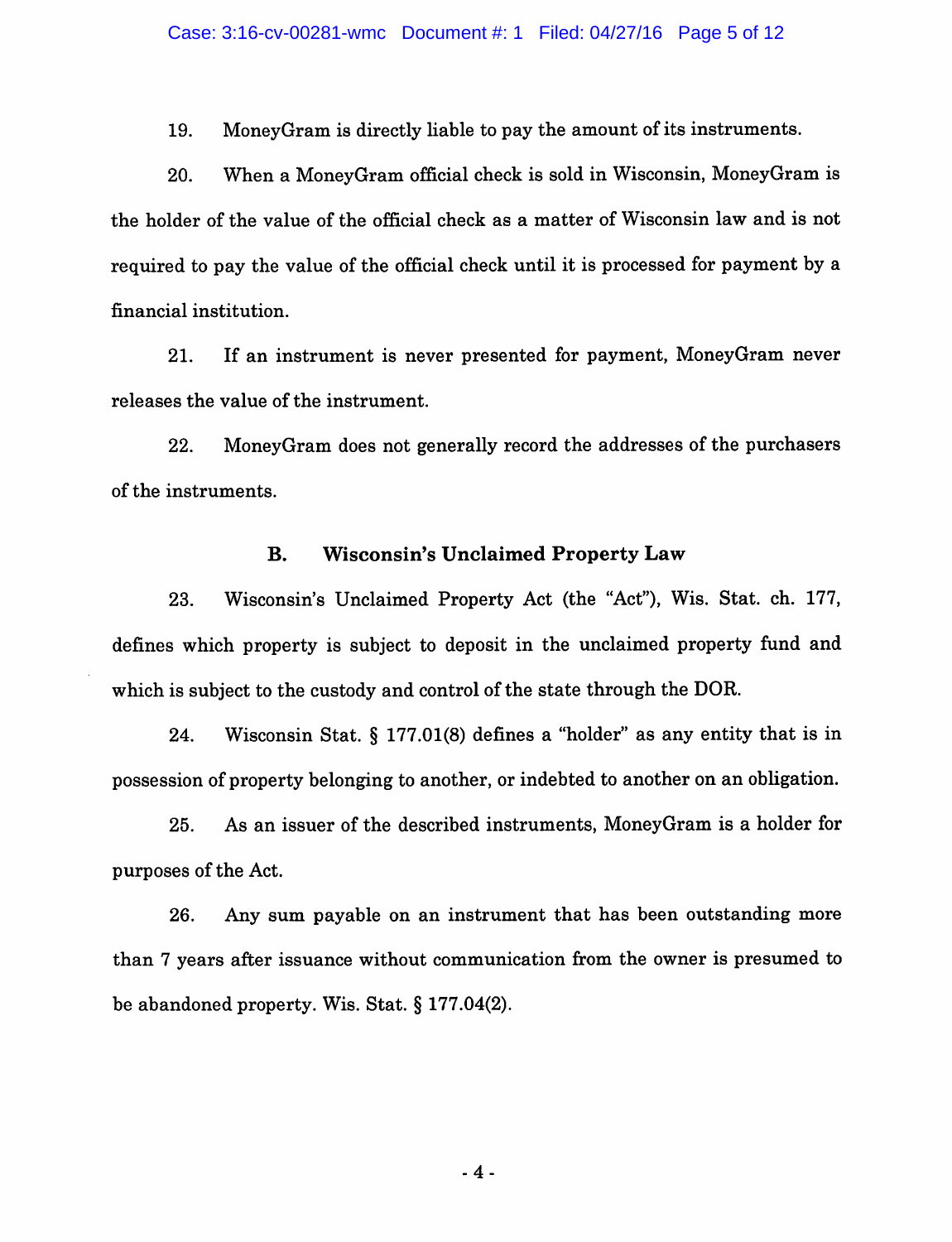#### Case: 3:16-cv-00281-wmc Document #: 1 Filed: 04/27/16 Page 6 of 12

27. Sums payable on abandoned instruments are subject to Wisconsin's custody if the records of the issuer show that the instrument was purchased in Wisconsin. Wis. Stat. § 177.04(4)(a).

28. Wisconsin Stat. § 177.17(4)(a) requires MoneyGram to report all abandoned property to the administrator of the Act.

29. Wisconsin Stat. § 177.17(4)(a)2. requires MoneyGram to pay or to deliver to the administrator of the Act all abandoned property that MoneyGram is required to report.

30. On information and belief, MoneyGram has sent to the Delaware State Escheator sums exceeding \$13,000,000 as abandoned property, that represent amounts for which MoneyGram was liable on instruments purchased in Wisconsin but never negotiated for the years 2000 and after (hereafter, the "Wisconsin Instruments").

31. Wisconsin Stat. § 177.17(4)(a)2. required MoneyGram to pay or deliver all of them money described in the preceding paragraph to the administrator of the Act.

## C. Disposition of Abandoned Money Orders and Traveler's Check Act

32. A federal law. The Disposition of Abandoned Money Orders and Traveler's Checks Act (the "Federal Disposition Act"), 12 U.S.C. §§ 2501-03, applies to the facts of this case.

33. Under the Federal Disposition Act, if any sum is payable on a money order, traveler's check, or similar written instrument (other than a third party bank

 $-5-$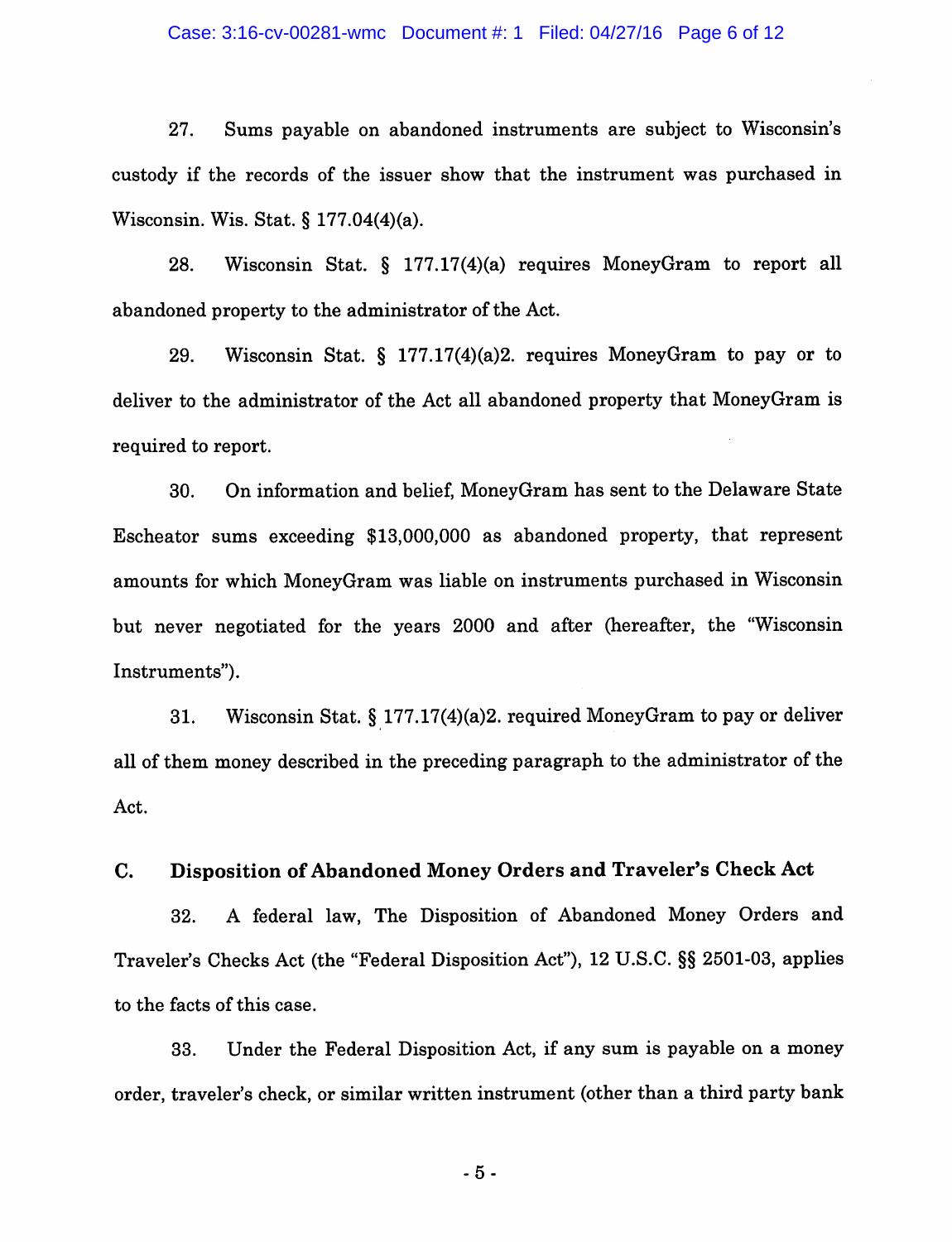#### Case: 3:16-cv-00281-wmc Document #: 1 Filed: 04/27/16 Page 7 of 12

check) on which a banking or financial organization or a business association is directly liable, the State where the money order, traveler's check, or similar written instrument was purchased holds the exclusive right to escheat or take custody of the sum payable on such instrument, to the extent of that State's power under its own laws to escheat or to take custody of such sum. 12 U.S.C. § 2503(1).

34. Under the Federal Disposition Act, a "business association" is defined as "any corporation (other than a public corporation), joint stock company, business trust, partnership, or any association for business purposes of two or more individuals[.]" 12 U.S.C. § 2502(2).

35. MoneyGram is a business association under the Federal Disposition Act.

36. MoneyGram's books and records show Wisconsin as the state where the Wisconsin Instruments were purchased.

37. The Wisconsin Instruments are not third party bank checks.

38. The Wisconsin Unclaimed Property Act permits Wisconsin to take custody of the sums payable on the Wisconsin Instruments.

39. Under the Federal Disposition Act, Wisconsin has the exclusive right to take custody of the sums payable on the Wisconsin Instruments.

40. The funds at issue originated in Wisconsin and were statutorily required to be remitted to the Wisconsin Department of Revenue in Madison, Wisconsin.

-6-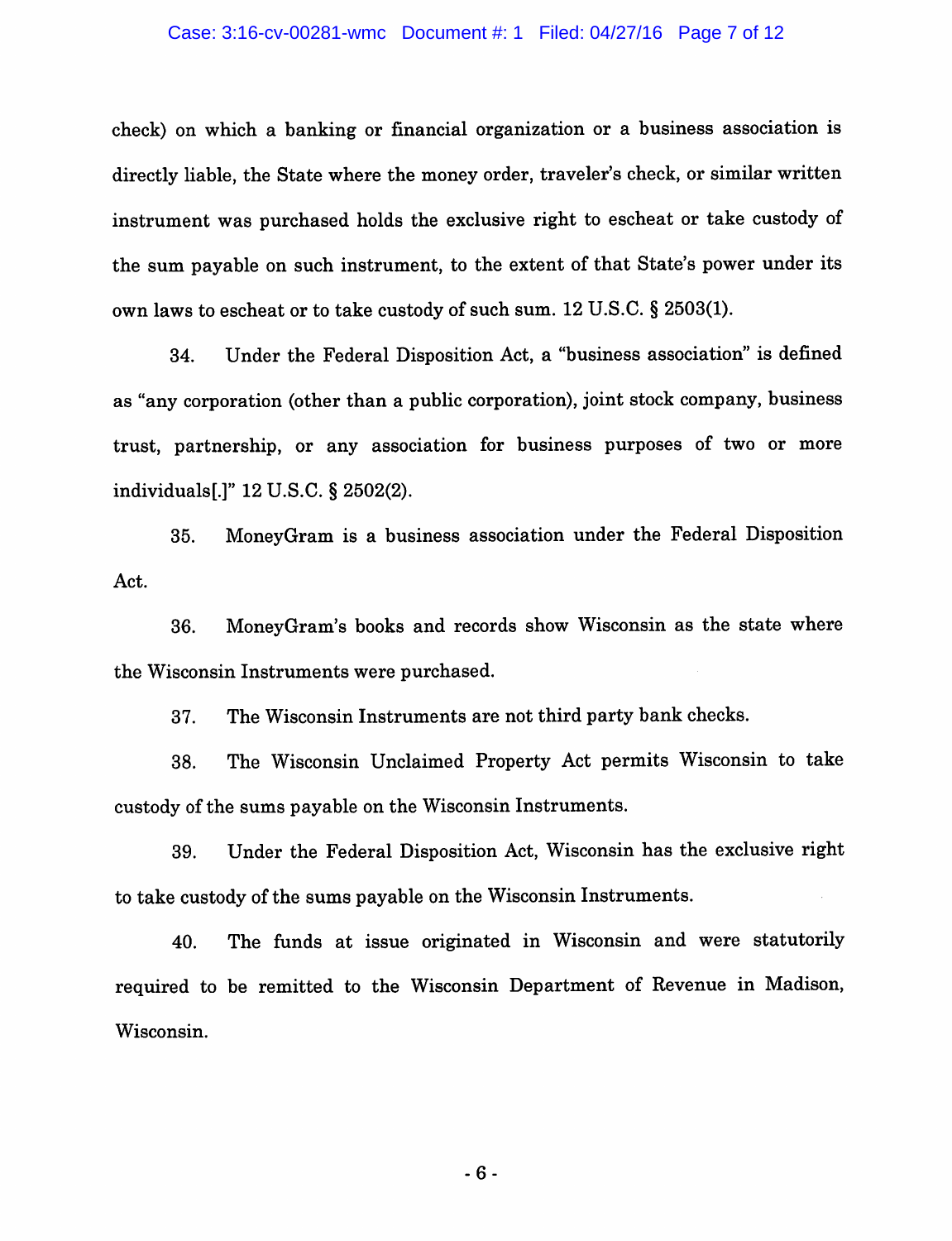41. Gregor instructed MoneyGram not to remit the funds to Wisconsin, and to remit the money to Delaware instead.

42. Gregor has not honored Wisconsin's right to custody of the sums payable on Wisconsin Instruments.

# COUNT I: DECLARATORY JUDGMENT ACT, 28 U.S.C. § 2201 (AGAINST ALL DEFENDANTS)

43. Wisconsin incorporates the foregoing paragraphs as if fully set forth herein.

44. There is an actual controversy between Wisconsin and the defendants regarding Wisconsin's right to custody of the sums payable on abandoned Wisconsin Instruments.

45. Wisconsin seeks a declaration that:

- a. the MoneyGram official checks constitute "similar written instruments" under the Federal Disposition Act;
- b. in the alternative, the MoneyGram official checks are money orders under the Federal Disposition Act;
- c. the MoneyGram official checks are not third party bank checks;
- d. as to abandoned Wisconsin Instruments, Gregor, as the Delaware State Escheator, is violating Wisconsin's right to custody of the sums remitted to Delaware that represent the proceeds of abandoned Wisconsin Instruments;
- e. MoneyGram's transfer to Delaware of the proceeds of abandoned Wisconsin Instruments violates both the Federal Disposition Act and the Wisconsin Unclaimed Property Act; and
- f. all future sums payable on abandoned MoneyGram official checks that were purchased in Wisconsin shall be remitted to Wisconsin.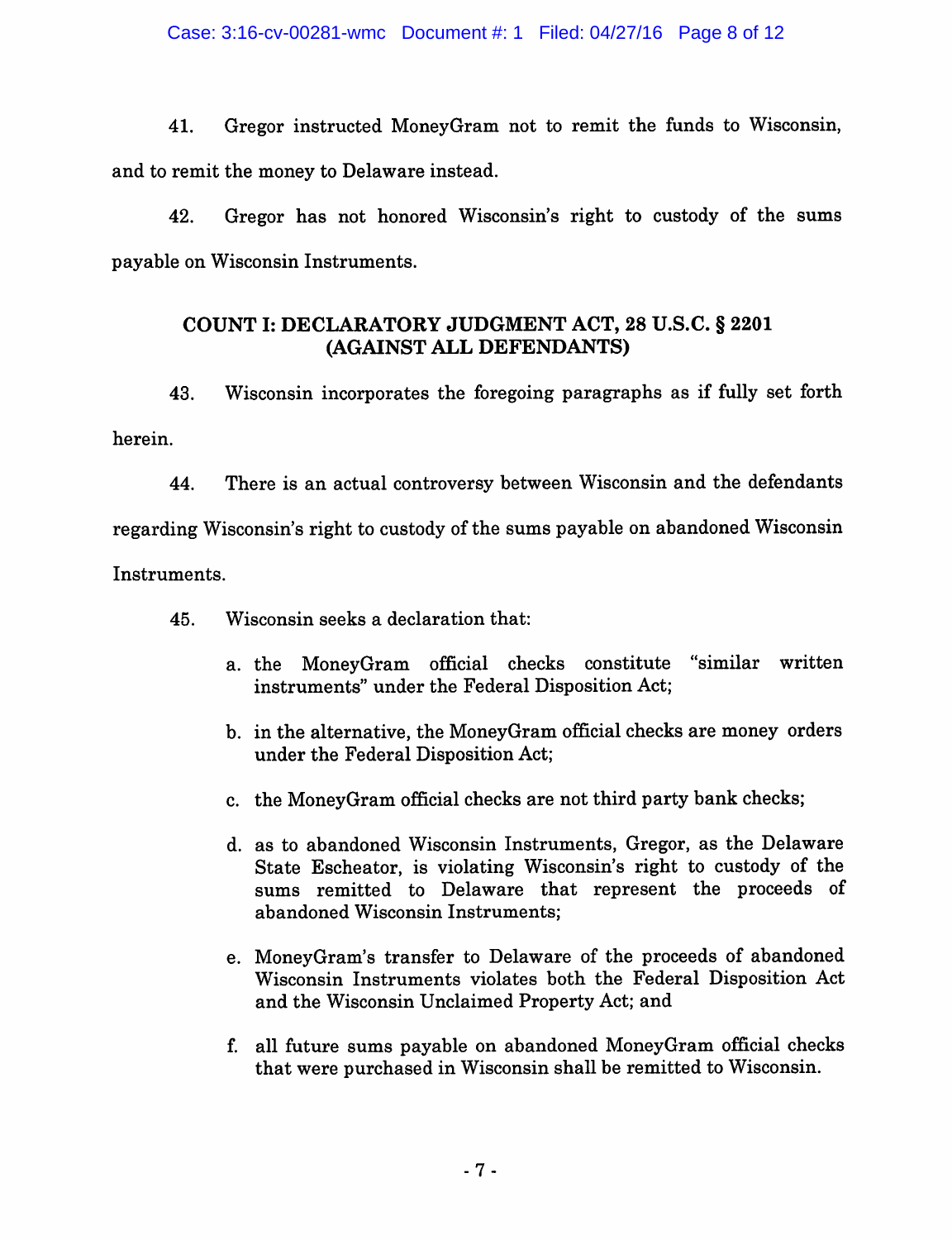46. The interests of Wisconsin and the defendants are adverse: Wisconsin has demanded payment on the sums payable on the Wisconsin Instruments and has demanded that future sums payable on abandoned MoneyGram official checks purchased in Wisconsin be remitted to Wisconsin; the defendants have refused to comply with Wisconsin's demands.

47. A determination by this Court of the competing rights of Wisconsin and Delaware to abandoned MoneyGram official checks purchased in Wisconsin under the Federal Disposition Act and the Wisconsin Unclaimed Property Act will conclusively resolve the disputes between the parties.

48. A decision by this Court on the issues presented will render practical help to the parties, in that a decision will determine which parties are entitled to the proceeds of abandoned Wisconsin Instruments in the future.

# COUNT II: VIOLATION OF THE ACT (AGAINST MONEYGRAM PAYMENT SYSTEMS, INC.)

49. Wisconsin incorporates the foregoing paragraphs as if fully set forth herein.

50. The Act required MoneyGram to report to Wisconsin all abandoned Wisconsin Instruments.

51. MoneyGram failed to report as required.

52. Money Gram was lawfully required to remit the sums payable on the abandoned Wisconsin Instruments to the custody of the DOR.

53. MoneyGram has not remitted to DOR the sums payable on the abandoned Wisconsin Instruments.

-8-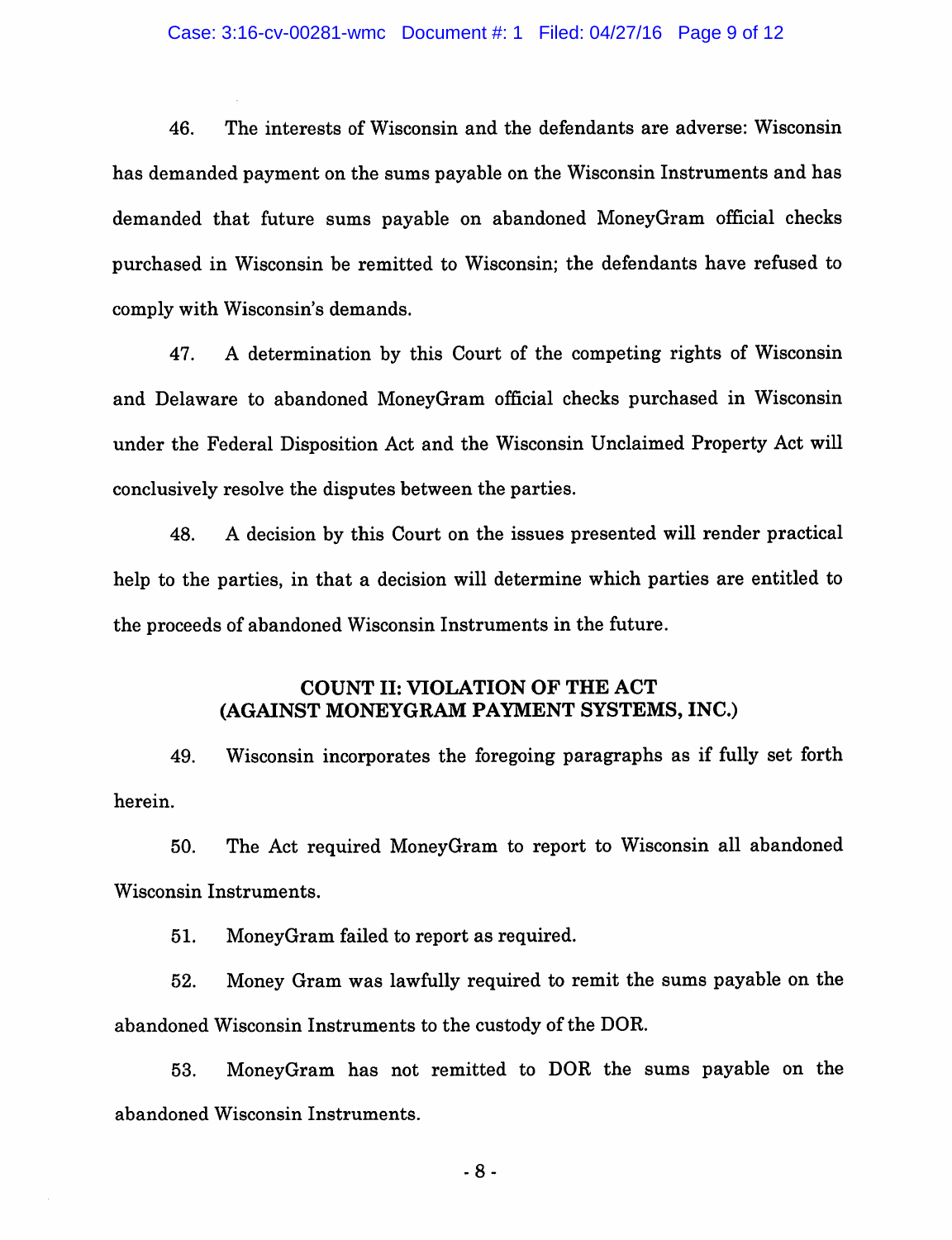#### Case: 3:16-cv-00281-wmc Document #: 1 Filed: 04/27/16 Page 10 of 12

54. The Act provides that if the holder of abandoned property fails to report or remit as required, it is subject to a forfeiture of not less than \$100/day, not to exceed \$5,000, for each day the report is not filed or the funds are not remitted. Wis. Stat. § 177.34(2).

55. The Act provides that if the holder of abandoned property subject to the Act fails to remit funds as required, the holder is subject to an interest charge of 18% per annum from the date the property should have been remitted. Wis. Stat. § 177.34(1).

56. The Act provides that if the holder of abandoned property subject to the Act fails to remit funds as required, the holder is subject to a forfeiture of 25% of the value of the property that should have been remitted. Wis. Stat. § 177.34(3).

57. The Wisconsin Unclaimed Property Act authorizes the Wisconsin Attorney General to pursue civil actions for the purpose of enforcing the Act. Wis. Stat. § 177.32.

# COUNT III; VIOLATION OF THE FEDERAL DISPOSITION ACT (AGAINST MONEYGRAM PAYMENT SYSTEMS, INC.)

58. Wisconsin incorporates the foregoing paragraphs as if fully set forth herein.

59. Under the Federal Disposition Act, Wisconsin has the exclusive right to take custody of the sums payable on the Wisconsin Instruments.

60. Money Gram was lawfully required under the Federal Disposition Act to remit the sums payable on the abandoned Wisconsin Instruments to the custody of the DOR.

-9-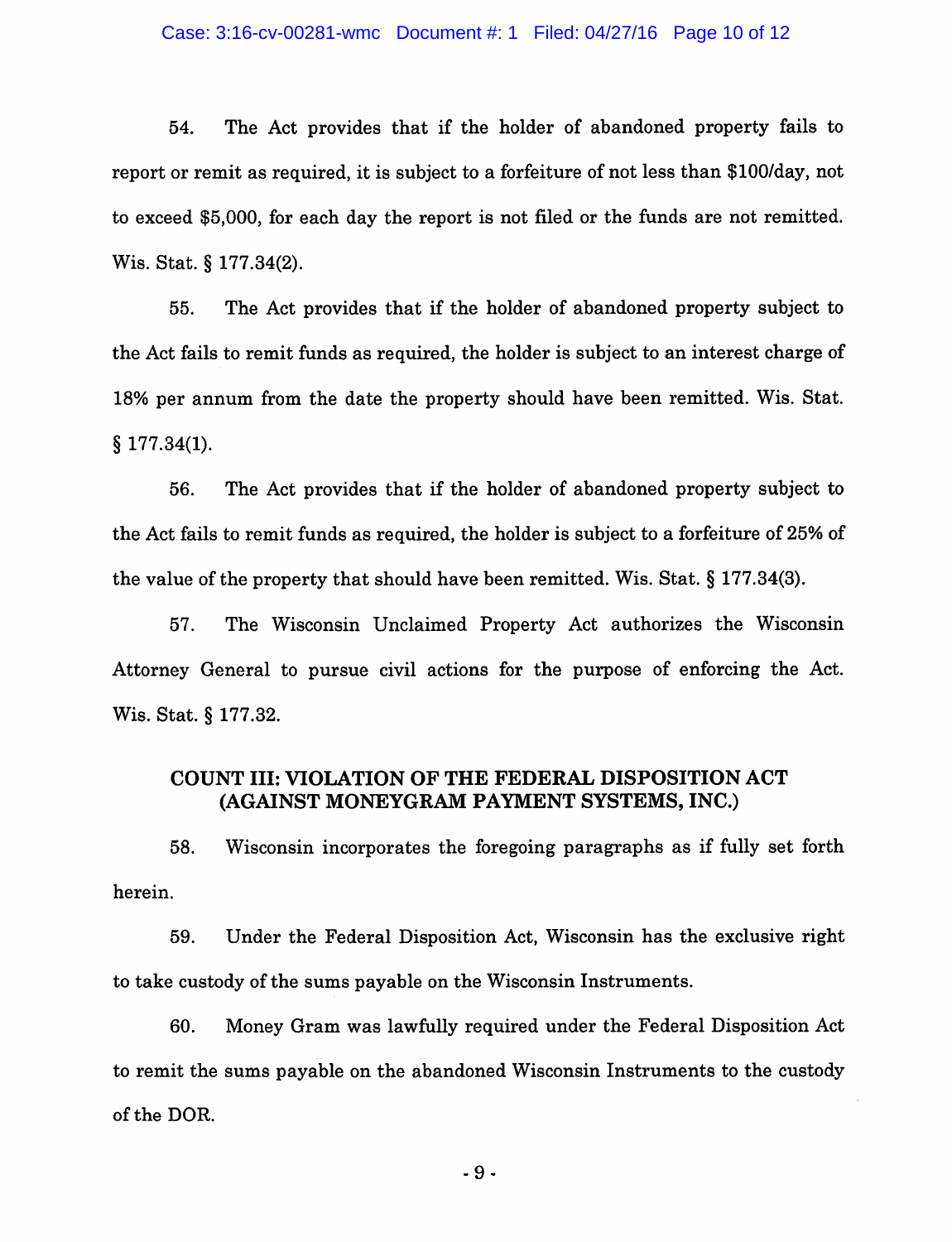#### Case: 3:16-cv-00281-wmc Document #: 1 Filed: 04/27/16 Page 11 of 12

61. MoneyGram has not remitted to DOR the sums payable on the abandoned Wisconsin Instruments.

WHEREFORE, Wisconsin requests judgment as follows:

A. On Count I, entering judgment in favor of Wisconsin and against defendants and declaring that:

- a. The MoneyGram official checks constitute "similar written instruments" under the Federal Disposition Act;
- b. in the alternative, the MoneyGram official checks are money orders under the Federal Disposition Act;
- c. the MoneyGram official checks are not third party bank checks;
- d. as to abandoned Wisconsin Instruments, Gregor, as the Delaware State Escheator is violating Wisconsin's right to custody of the sums remitted to Delaware that represent the proceeds of abandoned Wisconsin Instruments;
- e. MoneyGram's transfer to Delaware of the proceeds of abandoned Wisconsin Instruments violates both the Federal Disposition Act and the Wisconsin Unclaimed Property Act; and
- f. all future sums payable on abandoned MoneyGram official checks that were purchased in Wisconsin shall be remitted to Wisconsin.

B. On Count II, awarding damages in favor of Wisconsin and against MoneyGram, in an amount to be determined at trial, plus interest at 18% per annum, penalties of \$100/day (up to \$5,000) a 25% penalty on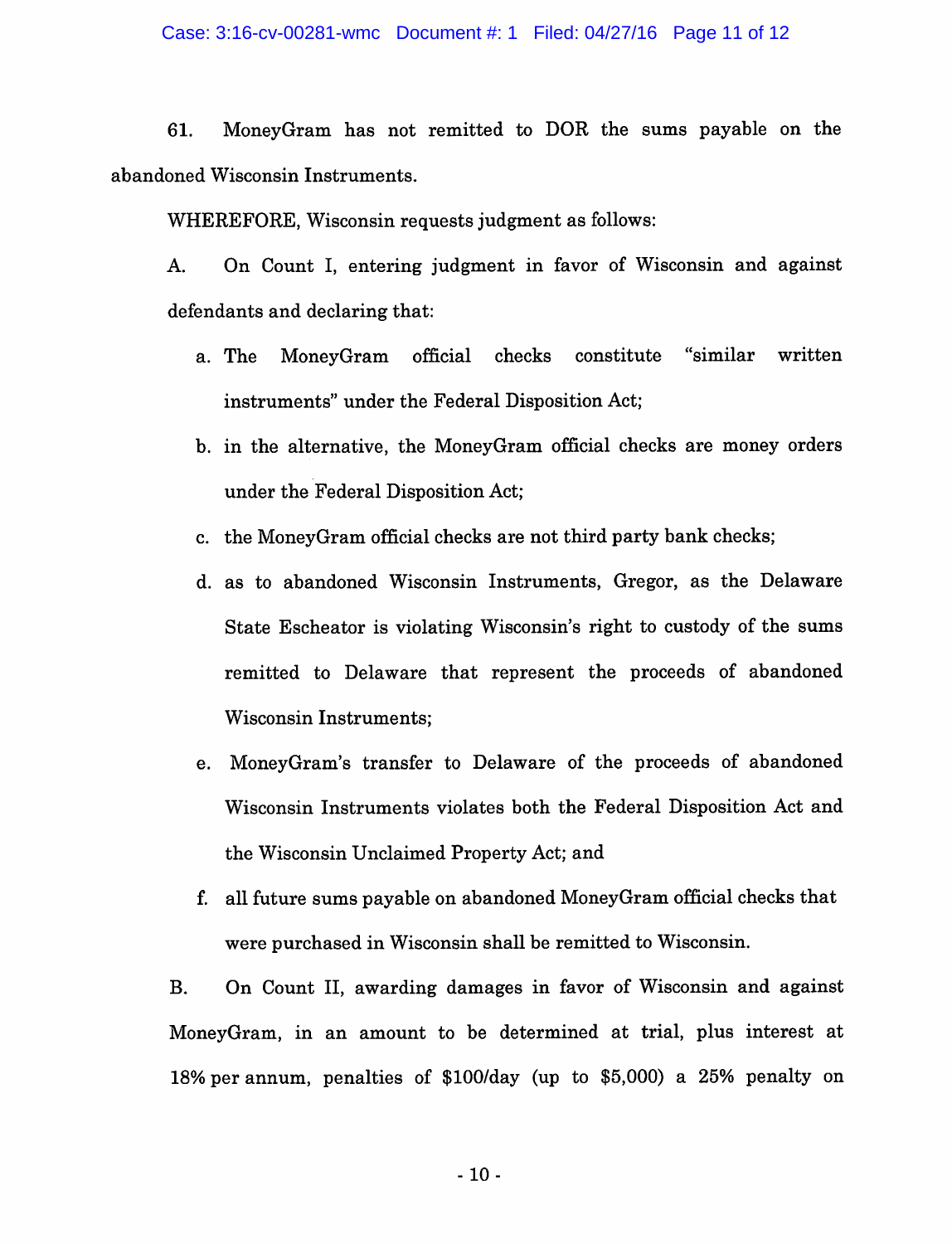amounts for which required remittance was not made, and attorneys' fees and costs.

C. On Count III, awarding damages in favor of Wisconsin and against MoneyGram in an amount to be determined at trial.

D. Granting Wisconsin such other and further relief as the Court deems just and proper.

Dated this 27th day of April, 2016.

BRAD D. SCHIMEL Wisconsin Attorney General

/s/F. Mark Bromlev F. MARK BROMLEY Assistant Attorney General State Bar #1018353

THERESA (ESA) M. ANZIVINO Assistant Attorney General State Bar #1079343

Attorneys for Plaintiff

Wisconsin Department of Justice Post Office Box 7857 Madison, Wisconsin 53707-7857 (608) 264-6201 (Bromley) (608) 266-8554 (Anzivino) (608) 267-8906 (Fax) bromleyfm@doj.state.wi.us anzivinotm@doj.state.wi.us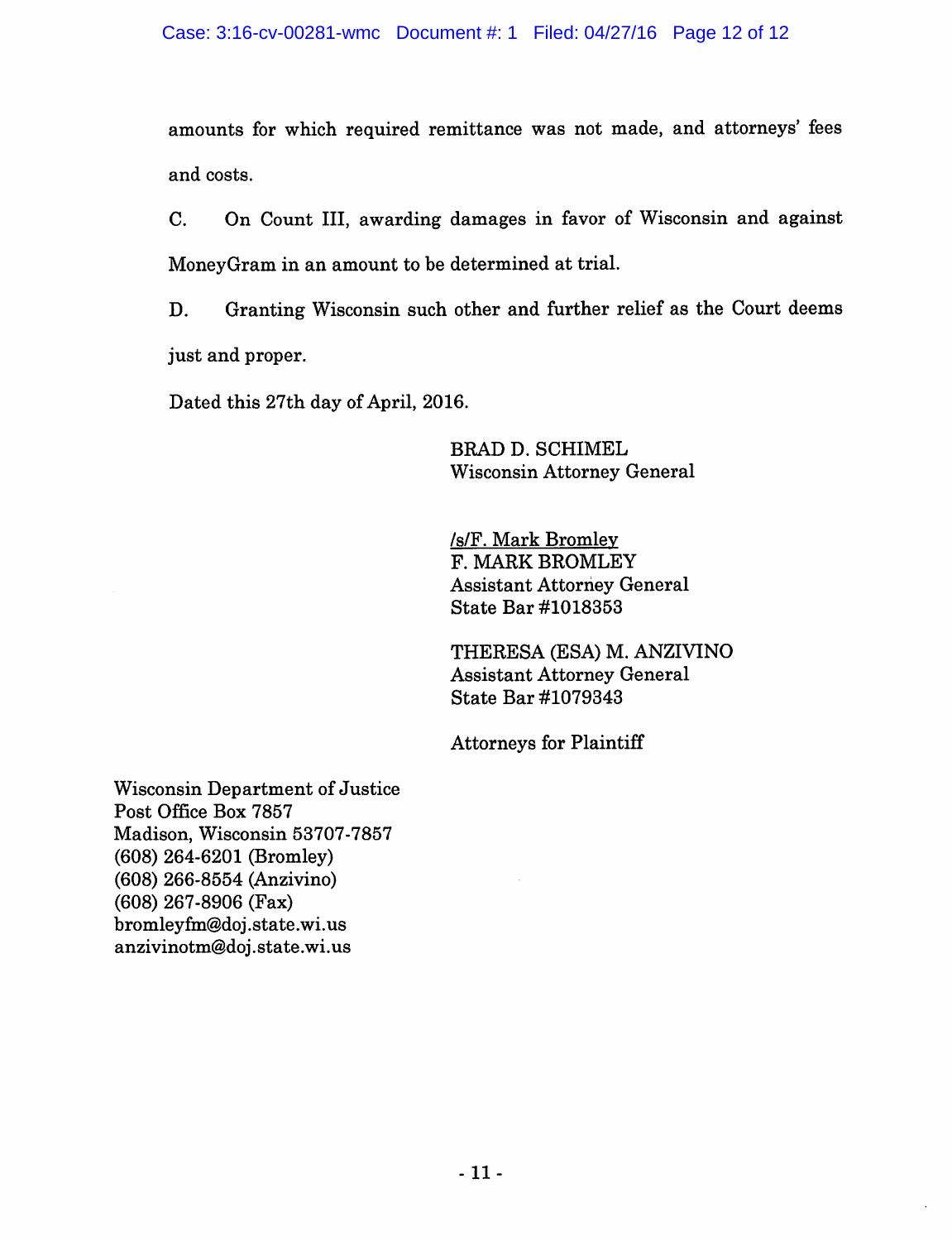# IS 44 (Rev. 11/15) **Case: 3:16-cv-00281-wmc Document #: SHEET** ed: 04/27/16 Page 1 of 1

The JS 44 civil cover sheet and the information contained herein neither replace nor supplement the filing and service of pleadings or other papers as required by law, except as provided by local rules of court. This form,

| I. (a) PLAINTIFFS                                                             |                                                         |                                                                                           |                        | <b>DEFENDANTS</b>                                                                                                                                     |                                                                                                                  |                                                                                     |
|-------------------------------------------------------------------------------|---------------------------------------------------------|-------------------------------------------------------------------------------------------|------------------------|-------------------------------------------------------------------------------------------------------------------------------------------------------|------------------------------------------------------------------------------------------------------------------|-------------------------------------------------------------------------------------|
| WISCONSIN DEPARTMENT OF REVENUE                                               |                                                         |                                                                                           |                        | DELAWARE STATE ESCHEATOR DAVID GREGOR, in his official<br>capacity, and MONEYGRAM PAYMENT SYSTEMS, INC.                                               |                                                                                                                  |                                                                                     |
| Dane<br>(b) County of Residence of First Listed Plaintiff                     |                                                         |                                                                                           |                        |                                                                                                                                                       | County of Residence of First Listed Defendant                                                                    | toreign                                                                             |
| (EXCEPT IN U.S. PLAINTIFF CASES)                                              |                                                         |                                                                                           |                        | (IN U.S. PLAINTIFF CASES ONLY)<br>IN LAND CONDEMNATION CASES, USE THE LOCATION OF<br>NOTE:<br>THE TRACT OF LAND INVOLVED.                             |                                                                                                                  |                                                                                     |
| (c) Attorneys (Firm Name, Address, and Telephone Number)                      |                                                         |                                                                                           |                        | Attorneys (If Known)                                                                                                                                  |                                                                                                                  |                                                                                     |
| F. MARK BROMLEY and THERESA (ESA) M. ANZIVINO                                 |                                                         |                                                                                           |                        |                                                                                                                                                       |                                                                                                                  |                                                                                     |
| <b>Assistant Attorneys General</b><br>Post Office Box 7857, Madison, WI 53707 |                                                         |                                                                                           |                        |                                                                                                                                                       |                                                                                                                  |                                                                                     |
| <b>II. BASIS OF JURISDICTION</b> (Place an "X" in One Box Only)               |                                                         |                                                                                           |                        |                                                                                                                                                       |                                                                                                                  | <b>III. CITIZENSHIP OF PRINCIPAL PARTIES</b> (Place an "X" in One Box for Plaintiff |
| $\Box$ 1 U.S. Government<br>Plaintiff                                         | $\mathbf{\mathcal{F}}$ 3 Federal Question               | (U.S. Government Not a Party)                                                             |                        | (For Diversity Cases Only)<br>Citizen of This State                                                                                                   | <b>DEF</b><br><b>PTF</b><br>$\Box$ 1<br>$\Box$ 1<br>Incorporated or Principal Place<br>of Business In This State | and One Box for Defendant)<br>PTF<br>DEF<br>$\Box$ 4<br>$\Box$ 4                    |
| $\Box$ 2 U.S. Government<br>Defendant                                         | $\Box$ 4 Diversity                                      | (Indicate Citizenship of Parties in Item III)                                             |                        | Citizen of Another State                                                                                                                              | $\Box$ 2<br>2 Incorporated and Principal Place<br>of Business In Another State                                   | $\square$ 5<br>$\Box$ 5                                                             |
|                                                                               |                                                         |                                                                                           |                        | Citizen or Subject of a<br>Foreign Country                                                                                                            | $\Box$ 3 Foreign Nation<br>$\Box$ 3                                                                              | $\Box$ 6<br>$\Box$ 6                                                                |
| <b>IV. NATURE OF SUIT</b> (Place an "X" in One Box Only)<br><b>CONTRACT</b>   |                                                         | <b>TORTS</b>                                                                              |                        | <b>FORFEITURE/PENALTY</b>                                                                                                                             | <b>BANKRUPTCY</b>                                                                                                | <b>OTHER STATUTES</b>                                                               |
| $\Box$ 110 Insurance                                                          | PERSONAL INJURY                                         | PERSONAL INJURY                                                                           |                        | 5 625 Drug Related Seizure                                                                                                                            | 158 122 Appeal 28 USC 158                                                                                        | 7 375 False Claims Act                                                              |
| $\Box$ 120 Marine                                                             | $\Box$ 310 Airplane                                     | $\Box$ 365 Personal Injury -<br><b>Product Liability</b>                                  |                        | of Property 21 USC 881<br>$\Box$ 690 Other                                                                                                            | $\Box$ 423 Withdrawal<br>28 USC 157                                                                              | $\Box$ 376 Qui Tam (31 USC<br>3729(a)                                               |
| $\Box$ 130 Miller Act<br>$\Box$ 140 Negotiable Instrument                     | □ 315 Airplane Product<br>Liability                     | 367 Health Care/                                                                          |                        |                                                                                                                                                       |                                                                                                                  | 1 400 State Reapportionment                                                         |
| $\Box$ 150 Recovery of Overpayment<br>& Enforcement of Judgment               | $\Box$ 320 Assault, Libel &<br>Slander                  | Pharmaceutical<br>Personal Injury                                                         |                        |                                                                                                                                                       | <b>PROPERTY RIGHTS</b><br>$\Box$ 820 Copyrights                                                                  | $\Box$ 410 Antitrust<br>$\Box$ 430 Banks and Banking                                |
| 151 Medicare Act                                                              | 330 Federal Employers'                                  | Product Liability                                                                         |                        |                                                                                                                                                       | □ 830 Patent<br><sup>1</sup> 840 Trademark                                                                       | $\Box$ 450 Commerce                                                                 |
| $\Box$ 152 Recovery of Defaulted<br><b>Student Loans</b>                      | Liability<br>$\Box$ 340 Marine                          | □ 368 Asbestos Personal<br><b>Injury Product</b>                                          |                        |                                                                                                                                                       |                                                                                                                  | $\Box$ 460 Deportation<br>470 Racketeer Influenced and                              |
| (Excludes Veterans)<br>□ 153 Recovery of Overpayment                          | 345 Marine Product<br>Liability                         | Liability<br><b>PERSONAL PROPERTY</b> J 710 Fair Labor Standards                          |                        | <b>LABOR</b>                                                                                                                                          | <b>SOCIAL SECURITY</b><br>$\Box$ 861 HIA (1395ff)                                                                | <b>Corrupt Organizations</b><br>480 Consumer Credit                                 |
| of Veteran's Benefits                                                         | □ 350 Motor Vehicle                                     | 370 Other Fraud                                                                           |                        | Act                                                                                                                                                   | $\Box$ 862 Black Lung (923)                                                                                      | 490 Cable/Sat TV                                                                    |
| 160 Stockholders' Suits<br>190 Other Contract                                 | □ 355 Motor Vehicle<br><b>Product Liability</b>         | $\Box$ 371 Truth in Lending<br>380 Other Personal                                         |                        | 720 Labor/Management<br>Relations                                                                                                                     | $\Box$ 863 DIWC/DIWW (405(g))<br>$\Box$ 864 SSID Title XVI                                                       | $\Box$ 850 Securities/Commodities/<br>Exchange                                      |
| □ 195 Contract Product Liability<br>$\Box$ 196 Franchise                      | 360 Other Personal<br>Injury                            | <b>Property Damage</b><br>□ 385 Property Damage                                           |                        | 740 Railway Labor Act<br>751 Family and Medical                                                                                                       | $\Box$ 865 RSI (405(g))                                                                                          | X 890 Other Statutory Actions<br>$\Box$ 891 Agricultural Acts                       |
|                                                                               | $\Box$ 362 Personal Injury -                            | Product Liability                                                                         |                        | Leave Act                                                                                                                                             |                                                                                                                  | □ 893 Environmental Matters                                                         |
| <b>REAL PROPERTY</b>                                                          | <b>Medical Malpractice</b><br><b>CIVIL RIGHTS</b>       | PRISONER PETITIONS                                                                        |                        | 790 Other Labor Litigation<br>791 Employee Retirement                                                                                                 | <b>FEDERAL TAX SUITS</b>                                                                                         | $\Box$ 895 Freedom of Information<br>Act                                            |
| $\Box$ 210 Land Condemnation                                                  | $\Box$ 440 Other Civil Rights                           | <b>Habeas Corpus:</b>                                                                     |                        | Income Security Act                                                                                                                                   | □ 870 Taxes (U.S. Plaintiff                                                                                      | $\Box$ 896 Arbitration                                                              |
| 220 Foreclosure<br>$\Box$ 230 Rent Lease & Ejectment                          | $\Box$ 441 Voting<br>$\Box$ 442 Employment              | 463 Alien Detainee<br>$\Box$ 510 Motions to Vacate                                        |                        |                                                                                                                                                       | or Defendant)<br>□ 871 IRS—Third Party                                                                           | □ 899 Administrative Procedure<br>Act/Review or Appeal of                           |
| $\Box$ 240 Torts to Land                                                      | $\Box$ 443 Housing/                                     | Sentence<br>□ 530 General                                                                 |                        |                                                                                                                                                       | 26 USC 7609                                                                                                      | <b>Agency Decision</b>                                                              |
| 245 Tort Product Liability<br>290 All Other Real Property                     | Accommodations<br>$\Box$ 445 Amer. w/Disabilities       | 535 Death Penalty                                                                         |                        | <b>IMMIGRATION</b>                                                                                                                                    |                                                                                                                  | <sup>1</sup> 950 Constitutionality of<br><b>State Statutes</b>                      |
|                                                                               | Employment<br>446 Amer. w/Disabilities -                | Other:<br>$\Box$ 540 Mandamus & Other                                                     |                        | $\Box$ 462 Naturalization Application<br>$\Box$ 465 Other Immigration                                                                                 |                                                                                                                  |                                                                                     |
|                                                                               | Other                                                   | $\Box$ 550 Civil Rights                                                                   |                        | Actions                                                                                                                                               |                                                                                                                  |                                                                                     |
|                                                                               | 448 Education                                           | 555 Prison Condition<br>560 Civil Detainee -                                              |                        |                                                                                                                                                       |                                                                                                                  |                                                                                     |
|                                                                               |                                                         | Conditions of<br>Confinement                                                              |                        |                                                                                                                                                       |                                                                                                                  |                                                                                     |
| V. ORIGIN (Place an "X" in One Box Only)                                      |                                                         |                                                                                           |                        |                                                                                                                                                       |                                                                                                                  |                                                                                     |
| $\mathbf{X}_1$ Original<br>Proceeding                                         | $\Box$ 2 Removed from<br>$\Box$ 3<br><b>State Court</b> | Remanded from<br><b>Appellate Court</b>                                                   | $\Box$ 4 Reinstated or | $\Box$ 5 Transferred from<br>Reopened<br>(specify)                                                                                                    | $\Box$ 6 Multidistrict<br>Another District<br>Litigation                                                         |                                                                                     |
|                                                                               |                                                         |                                                                                           |                        | Cite the U.S. Civil Statute under which you are filing ( <i>Do not cite jurisdictional statutes unless diversity</i> ): 12 U.S.C. secs, 2501 and 2503 |                                                                                                                  |                                                                                     |
| VI. CAUSE OF ACTION                                                           |                                                         | Brief description of cause:<br>claim under federal disposition act for escheated property |                        |                                                                                                                                                       |                                                                                                                  |                                                                                     |
| VII. REQUESTED IN<br><b>COMPLAINT:</b>                                        | UNDER RULE 23, F.R.Cv.P.                                | $\Box$ CHECK IF THIS IS A CLASS ACTION                                                    |                        | <b>DEMAND</b> \$                                                                                                                                      | <b>JURY DEMAND:</b>                                                                                              | CHECK YES only if demanded in complaint:<br>$X_{\text{No}}$<br>$\Box$ Yes           |
| VIII. RELATED CASE(S)<br>IF ANY                                               | (See instructions):                                     | <b>JUDGE</b>                                                                              |                        |                                                                                                                                                       | DOCKET NUMBER                                                                                                    |                                                                                     |
| <b>DATE</b><br>04/27/2016                                                     |                                                         | SIGNATURE OF ATTORNEY OF RECORD<br>/s/ F. MARK BROMLEY                                    |                        |                                                                                                                                                       |                                                                                                                  |                                                                                     |
| FOR OFFICE USE ONLY                                                           |                                                         |                                                                                           |                        |                                                                                                                                                       |                                                                                                                  |                                                                                     |
| <b>RECEIPT#</b>                                                               | <b>AMOUNT</b>                                           | <b>APPLYING IFP</b>                                                                       |                        | <b>JUDGE</b>                                                                                                                                          | MAG. JUDGE                                                                                                       |                                                                                     |
|                                                                               |                                                         |                                                                                           |                        |                                                                                                                                                       |                                                                                                                  |                                                                                     |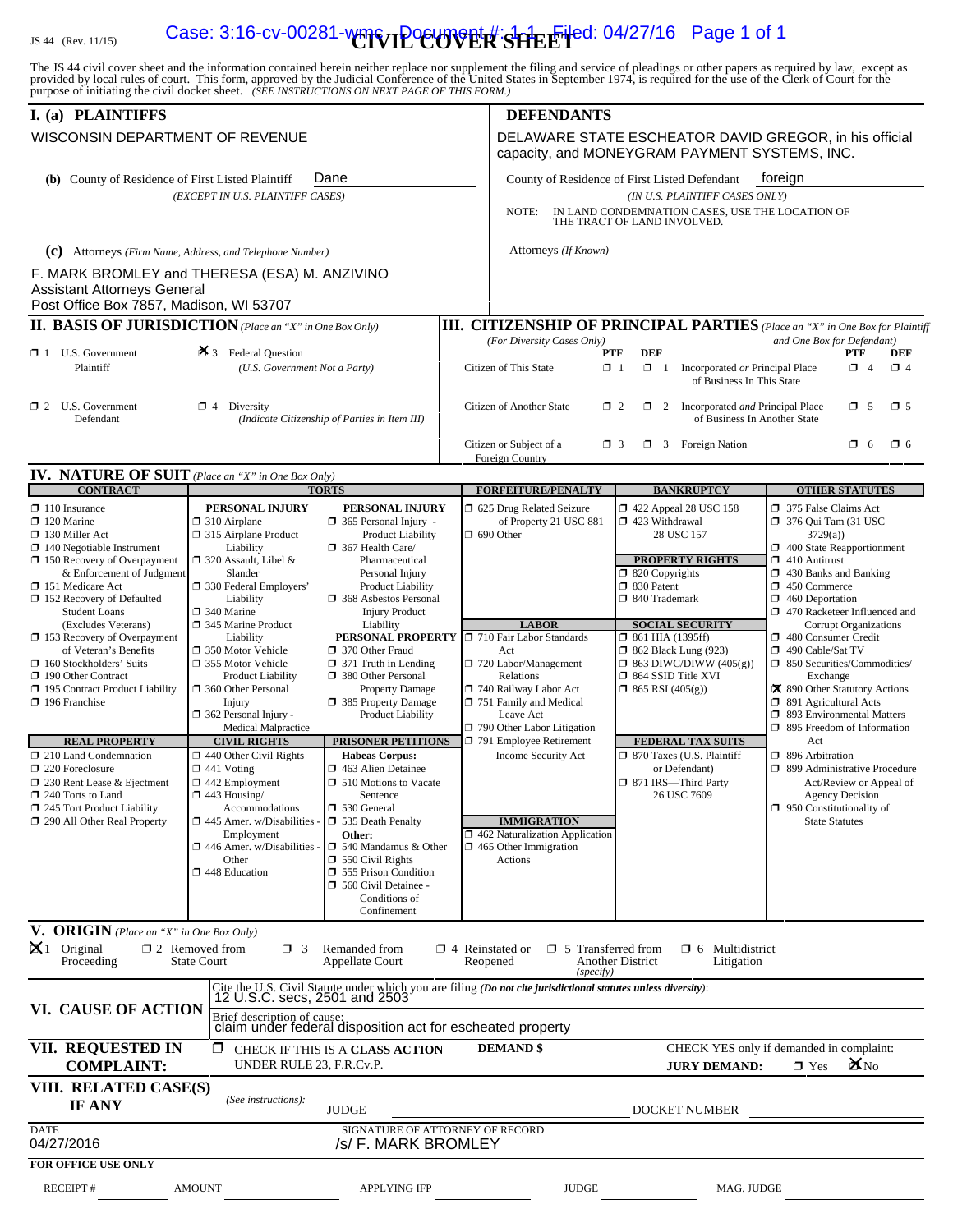Case: 3:16-cv-00281-wmc Document #: 1-2 Filed: 04/27/16 Page 1 of 2

AO 440 (Rev. 06/12) Summons in a Civil Action

|                                                                                                                                                                        | <b>UNITED STATES DISTRICT COURT</b><br>for the                                                                                                                                                                                           |
|------------------------------------------------------------------------------------------------------------------------------------------------------------------------|------------------------------------------------------------------------------------------------------------------------------------------------------------------------------------------------------------------------------------------|
|                                                                                                                                                                        |                                                                                                                                                                                                                                          |
|                                                                                                                                                                        | <b>Western District of Wisconsin</b>                                                                                                                                                                                                     |
| WISCONSIN DEPARTMENT OF REVENUE                                                                                                                                        |                                                                                                                                                                                                                                          |
| Plaintiff(s)<br>V.<br>DELAWARE STATE ESCHEATOR DAVID GREGOR,<br>in his official capacity, and MONEYGRAM PAYMENT<br>SYSTEMS, INC.                                       | Civil Action No. 16-cv-281                                                                                                                                                                                                               |
| Defendant(s)                                                                                                                                                           |                                                                                                                                                                                                                                          |
|                                                                                                                                                                        | <b>SUMMONS IN A CIVIL ACTION</b>                                                                                                                                                                                                         |
| Delaware State Escheator David Gregor<br>To: (Defendant's name and address)<br>Delaware Dept. of Finance<br>820 North French Street, 8th Floor<br>Wilmington, DE 19801 |                                                                                                                                                                                                                                          |
| MoneyGram Payment Systems, Inc.<br>2828 North Harwood Street, 15th Floor<br>Dallas, TX 75201                                                                           |                                                                                                                                                                                                                                          |
| A lawsuit has been filed against you.                                                                                                                                  |                                                                                                                                                                                                                                          |
|                                                                                                                                                                        | Within 21 days after service of this summons on you (not counting the day you received it) — or 60 days if you<br>are the United States or a United States agancy or an officer or amployee of the United States described in Ead P. Civ |

are the United States or a United States agency, or an officer or employee of the United States described in Fed. R. Civ. P. 12 (a)(2) or (3) — you must serve on the plaintiff an answer to the attached complaint or a motion under Rule 12 of the Federal Rules of Civil Procedure. The answer or motion must be served on the plaintiff or plaintiff's attorney, whose name and address are:

F. Mark Bromley and Theresa (Esa) M. Anzivino Assistant Attorneys General Post Office Box 7857 Madison, WI 53707-7857

If you fail to respond, judgment by default will be entered against you for the relief demanded in the complaint. You also must file your answer or motion with the court.

*CLERK OF COURT*

Date:

*Signature of Clerk or Deputy Clerk*